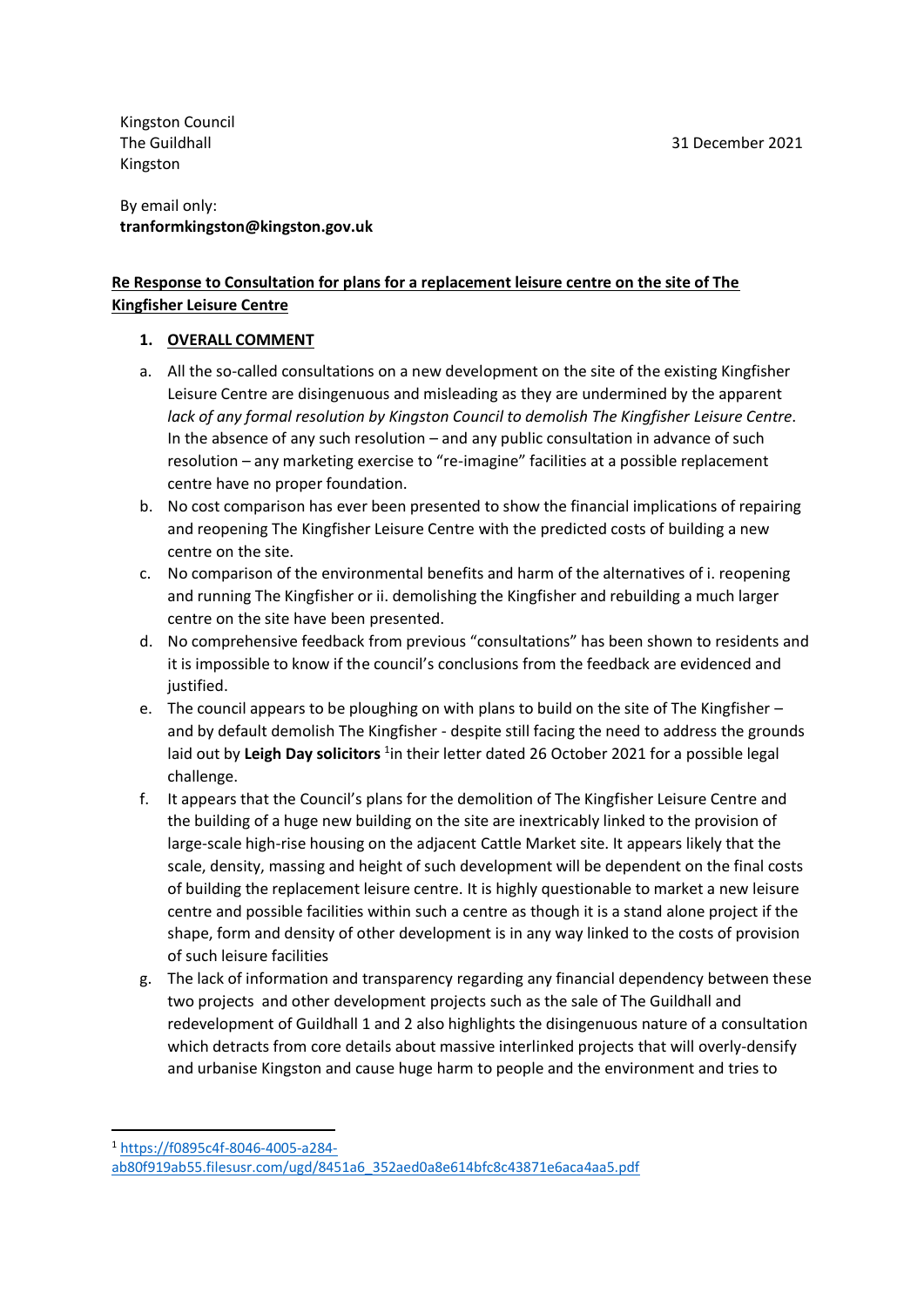focus people's attention on what kind of facilities people want to see in a new leisure centre and whether it should be linked to the adjacent Museum etc.

## **2. SPECIFIC COMMENTS**

- a. Assertions made in the consultation are not evidence based or substantiated with facts in any way. The questions are closed, leading, banal and/ or meaningless. Answering the questions would be pandering to a preconceived agenda of the council
- b. There is no assessment of the environmental impact of building such a huge development on this site. For example, football pitches on the roof will cause massive light and noise pollution across the area but no assessment of this impact or questions about it are asked?
- c. There are no questions on what we want a leisure centre in a conservation area in the heart of historic Kingston to look like or information given and questions asked about what will happen around the new leisure centre and elsewhere to facilitate its development
- d. There is no assessment of whether there will be a loss of any facilities currently provided by The Kingfisher Leisure Centre
- e. Implications on the Hogsmill chalk stream of the council's planned use of water from the stream to heat and power a new leisure centre, mass development on The Cattle Market as well as development across Kingston Town is not mentioned, and our opinion on this critical matter is not sought
- f. We are not asked if we as local taxpayers would prefer for a small amount of money to be spent so The Kingfisher can be reopened or many tens of millions of pounds spent on a new centre that adds little or nothing to current facilities, is dependent on mass development happening all around and will create a huge financial obligation on the council and local taxpayers and expose us to even greater financial risk
- g. I believe that The Kingfisher Leisure Centre should not be demolished and that whatever money is needed to refurbish and reopen The Kingfisher is spent as a priority so that the centre can be re-opened
- h. The mass development being dumped on Kingston and of which an unnecessary new leisure centre is key is highly speculative and environmentally harmful and gives rise to significant financial and commercial risks over which the Council will have no control.
- i. The financial and commercial risks to which this mass development plan gives rise will expose local residents to even higher council tax bills, further cuts in services and a soaring local population competing for goods and services and packed in to what will be from 2022 a reduced peak hour service from Kingston and Norbiton in to London Waterloo.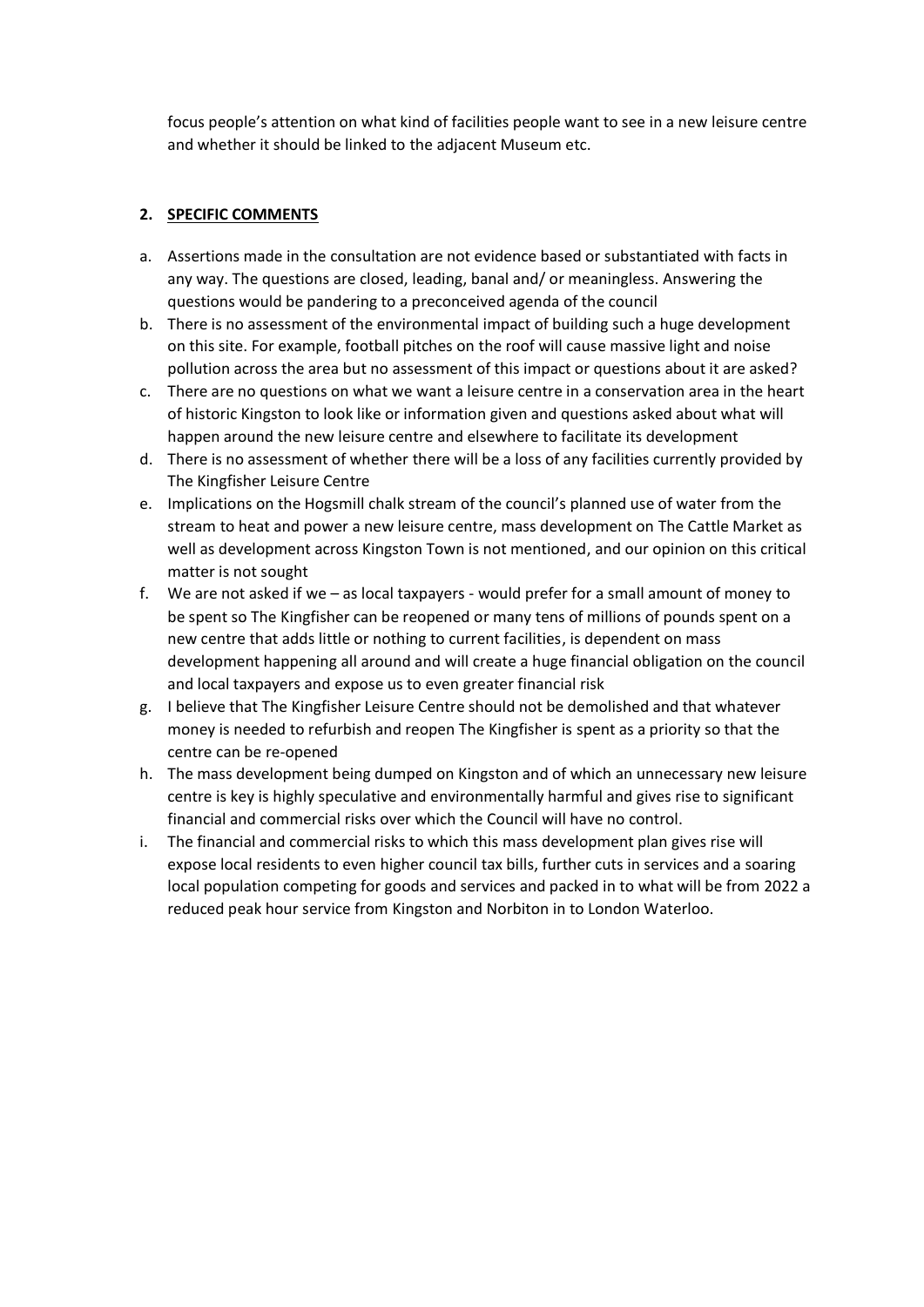1. You told us previously that making the new leisure centre fun and family friendly was<br>important to you. That's why we have included facilities like the toddler pool, teaching pool with its opportunities for water play, a clip-and-climb and climbing wall, an improved outdoor playground, and soft play.

|  |  | Do you agree that this is a good range of facilities for families to enjoy? |  |
|--|--|-----------------------------------------------------------------------------|--|
|  |  |                                                                             |  |

| Would you bring your family to the new facility?                                                                                                                                                                                                                                                                                                                                                                         |                                                                                                                                                                                                                                                                                                                                                                                   |  |  |  |
|--------------------------------------------------------------------------------------------------------------------------------------------------------------------------------------------------------------------------------------------------------------------------------------------------------------------------------------------------------------------------------------------------------------------------|-----------------------------------------------------------------------------------------------------------------------------------------------------------------------------------------------------------------------------------------------------------------------------------------------------------------------------------------------------------------------------------|--|--|--|
|                                                                                                                                                                                                                                                                                                                                                                                                                          |                                                                                                                                                                                                                                                                                                                                                                                   |  |  |  |
| 2. We are also keen to provide outstanding facilities for competitive swimmers and<br>and other water sports, a modern gym, sports courts suitable for a range of sports like<br>badminton and basketball, a rooftop football pitch, and squash courts.                                                                                                                                                                  | sportspeople. That's why we have included a 25m pool suitable for short course competitions                                                                                                                                                                                                                                                                                       |  |  |  |
| Do you agree that this is a good range of sports facilities?                                                                                                                                                                                                                                                                                                                                                             |                                                                                                                                                                                                                                                                                                                                                                                   |  |  |  |
|                                                                                                                                                                                                                                                                                                                                                                                                                          |                                                                                                                                                                                                                                                                                                                                                                                   |  |  |  |
| facility and the historic buildings.<br>a. Do you think our plans are an improvement on the existing site layout?                                                                                                                                                                                                                                                                                                        | 3. We are committed to better connecting the new leisure centre and our historic Museum and<br>Library to the town centre by re-orienting the leisure building to face the town centre and<br>creating a new walking route through the site and past the Museum and Library into Fairfield<br>Recreation Ground. We have also strengthened the connection between our new leisure |  |  |  |
| Yes                                                                                                                                                                                                                                                                                                                                                                                                                      | <b>No</b>                                                                                                                                                                                                                                                                                                                                                                         |  |  |  |
| changes?                                                                                                                                                                                                                                                                                                                                                                                                                 | b. Do you think you will be more likely to use our Museum and Library as a result of these                                                                                                                                                                                                                                                                                        |  |  |  |
| Yes                                                                                                                                                                                                                                                                                                                                                                                                                      | <b>No</b>                                                                                                                                                                                                                                                                                                                                                                         |  |  |  |
| 4. We are aware that the Kingfisher Leisure Centre had limitations in terms of accessibility and<br>that's why making the new leisure facility accessible for everyone is a key priority. That's why<br>we have included features like pool pods and hoists, hearing loops, step-free access, and<br>more. Do you think our plans accomplish this goal? (0-100 with 0 being strongly disagree and<br>100 strongly agree) |                                                                                                                                                                                                                                                                                                                                                                                   |  |  |  |
|                                                                                                                                                                                                                                                                                                                                                                                                                          |                                                                                                                                                                                                                                                                                                                                                                                   |  |  |  |
| a. Are there any other accessibility features that you would like to see here?                                                                                                                                                                                                                                                                                                                                           |                                                                                                                                                                                                                                                                                                                                                                                   |  |  |  |
|                                                                                                                                                                                                                                                                                                                                                                                                                          | b. Would you be interested in sharing your experience of living with a disability or caring for someone living with a disability to help us to<br>design the most accessible building possible? If so, please write in your email address or phone number here and we will reach out to you.                                                                                      |  |  |  |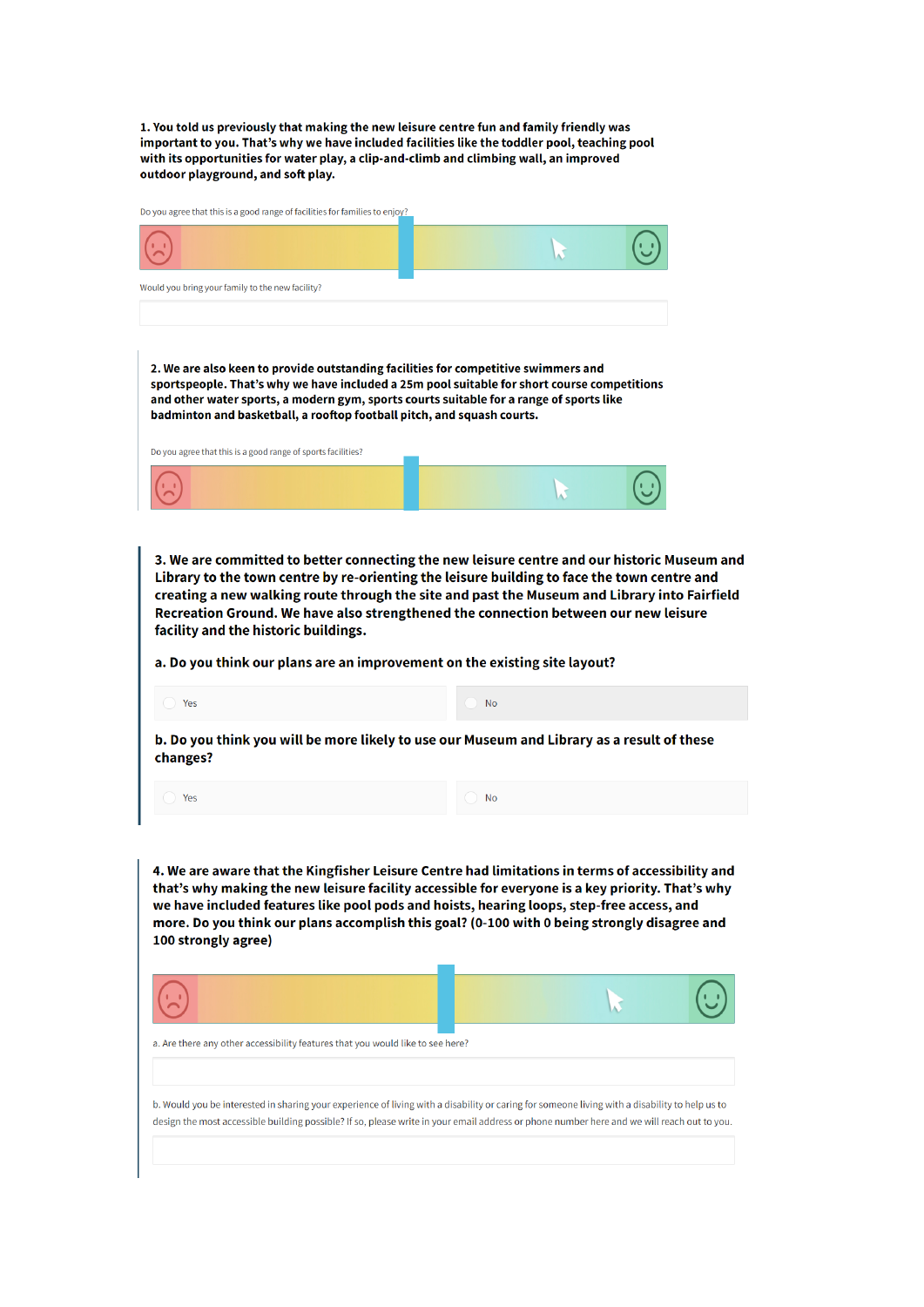5. We are conscious that the old Kingfisher was not sustainable and have put sustainability at the heart of our plans (through features like solar/PV panels, all-electric energy supply, rainwater harvesting, recycling existing materials where possible etc).

Do you think our plans accomplish this goal?



## 6. Do you have any other comments?

 $\overline{\phantom{a}}$ 

Submit